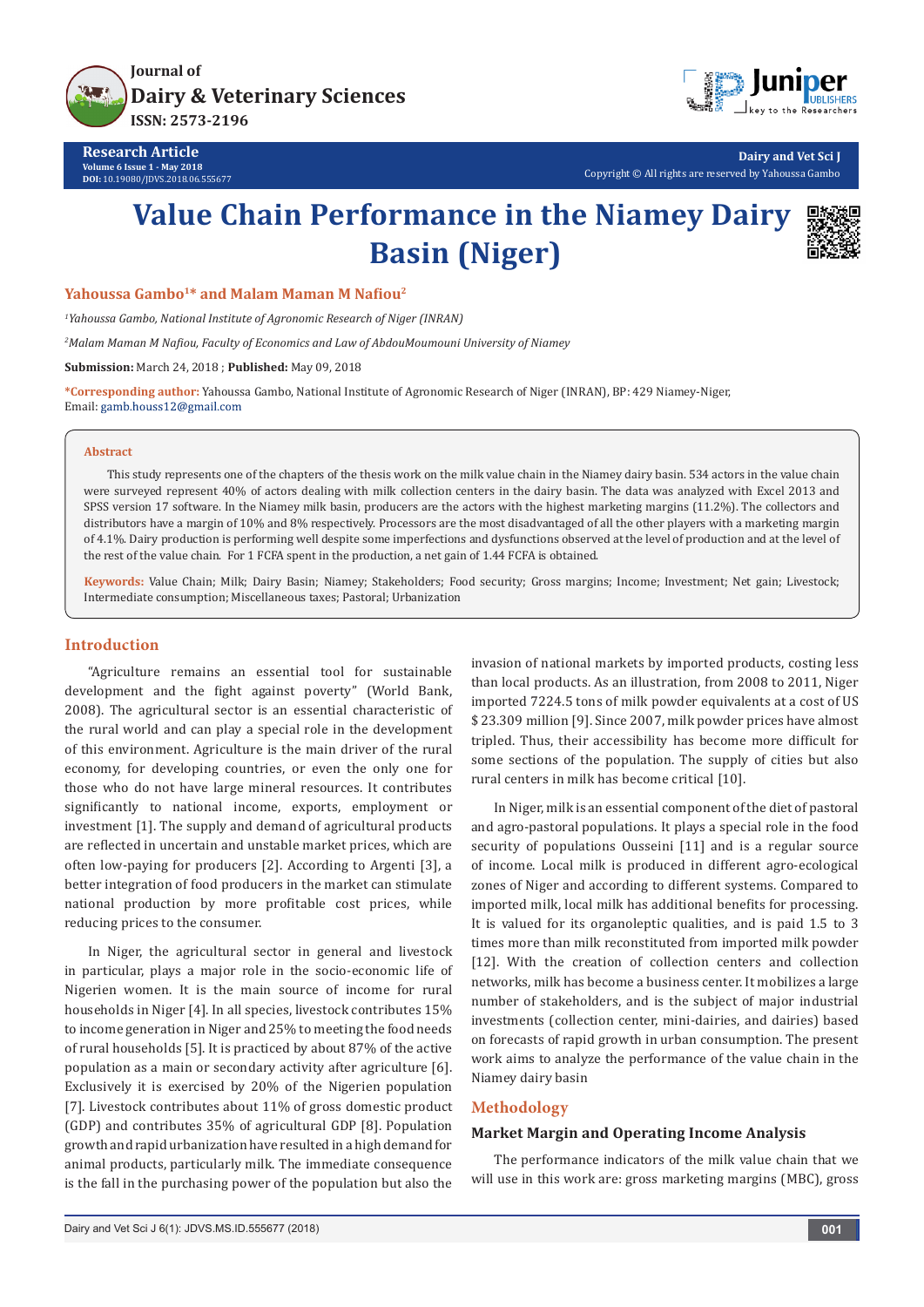operating profit or profit and value added among the various direct actors in the value chain. MBCs are relative values that are calculated by relating the price differences to each segment of the marketing chain (gross margins) and the prices paid by final consumers.

$$
MBC = \frac{(PV - PA)}{PC}
$$

Where PV represents the selling price, PA represents the purchase price and PC represents the consumer price. The assessment of wealth and its distribution will go through the financial analysis that determines mainly value added but also profit, ratio value added / intermediate consumption, ratio profit / total expenditure and return on investment (profit / investment).

Recall that the net operating income (RNE) expresses the economic gain (or loss) taking into account the investments made beforehand, that is to say given the resources that the agent had to immobilize previously (RNE = RBE - Depreciation). This indicator has not been addressed in this work as the actors in the milk value chain in the Niamey dairy basin do not forecast the value of depreciation in their expenses. Therefore, the depreciation value is zero, hence the RNE = RBE). In other words, the gross operating profit represents operating profit once deducted from the value of production all operating costs of the year: intermediate consumption, labor, financial expenses and taxes.

RBE = VA - (Compensation of work + financial expenses + Miscellaneous taxes)

#### **Value-Added Analysis**

The added value was calculated according to the methodology recommended by Germaine et al. In 2016 and enriched by other considerations of Fabre (1994). Throughout the different production chains, there are flows of inputs and outputs. Inputs are divided into goods and services which are factors of production either (i) totally transformed during a period: these are the intermediate inputs (IC), or (ii) partially used during the period. Their total degradation through the production process is done over several periods: these are the investments to be amortized over a renewal cycle.

subtracting the value of the IC from the value of the outputs (CA), we obtain the value that the agent considered added to the initial value of the intermediate inputs by the production / transformation process. The VA Value Added is therefore defined by the equation:

(Value added) = (Total value of sales) - (Value of intermediate goods)

$$
VA = CA - CI
$$

According to Adégbola et al. [13], the VA at the level of commercial agents (collector, processor, wholesalertransformers, collector, wholesaler and retailer) is calculated by the difference between the selling price and the cost price:

$$
VA = PV - PR
$$

With PR = Purchase price + transaction fees

Transaction costs consist of transportation costs, handling fees and other expenses incurred by the agent during the transaction of the product studied.

#### **Strengths, Weaknesses, Opportunities and Threats Analysis (SWOT)**

The SWOT analysis is a tool for analyzing the strategic context. It identifies the internal strengths and weaknesses of a system or entity, its opportunities for change, and the threats that may affect its purpose or compromise the achievement of its objectives. This analysis is based on the various interviews and surveys with stakeholders (producers, farmer organizations, collectors, processors, traders, etc.). This analysis made it possible to identify strategic options for improving or promoting the milk value chain in the Niamey dairy basin.

#### **Analysis of Farm Structures**

It consisted in characterizing the farms on the basis of the following indicators: the types of farms and the level of specialization that provide information on the number of cows used for milk production, the production system (farming system) and the means technical production. At the bottom of this analysis of farm structures, an analysis of the rental labor force that provides information on the source of the wage labor force and its use in the different activities of dairy production.

Let CI be the value of the intermediate consumptions and CA the value of the product (turnover) at each of the links. By **Analysis of the Financial Performance of the Milk Value Chain in the Niamey Dairy Basin**

#### **The accounts of the actors**

**Table 1:** Actors and Activities in the Milk Value Chain.

| Milk value chain actors | Core business          | <b>Technical Operation</b>                                                                                                                       | <b>Materials Used</b>                                                     |
|-------------------------|------------------------|--------------------------------------------------------------------------------------------------------------------------------------------------|---------------------------------------------------------------------------|
| producers               | Production of raw milk | - Purchase livestock feed<br>- Veterinary products<br>- Driving cows to grazing /<br>watering<br>- To milk cows<br>- habitat maintenance of cows | - Stakes<br>- Enclosure<br>- Feeders<br>- Drinkers<br>- milking equipment |

**How to cite this article:** Yahoussa G, Malam M M N. Value Chain Performance in the Niamey Dairy Basin (Niger). Dairy and Vet Sci J. 2018; 6(1): 5556677. DOI: [10.19080/JDVS.2018.06.555677](http://dx.doi.org/10.19080/JDVS.2018.06.555677) **<sup>002</sup>**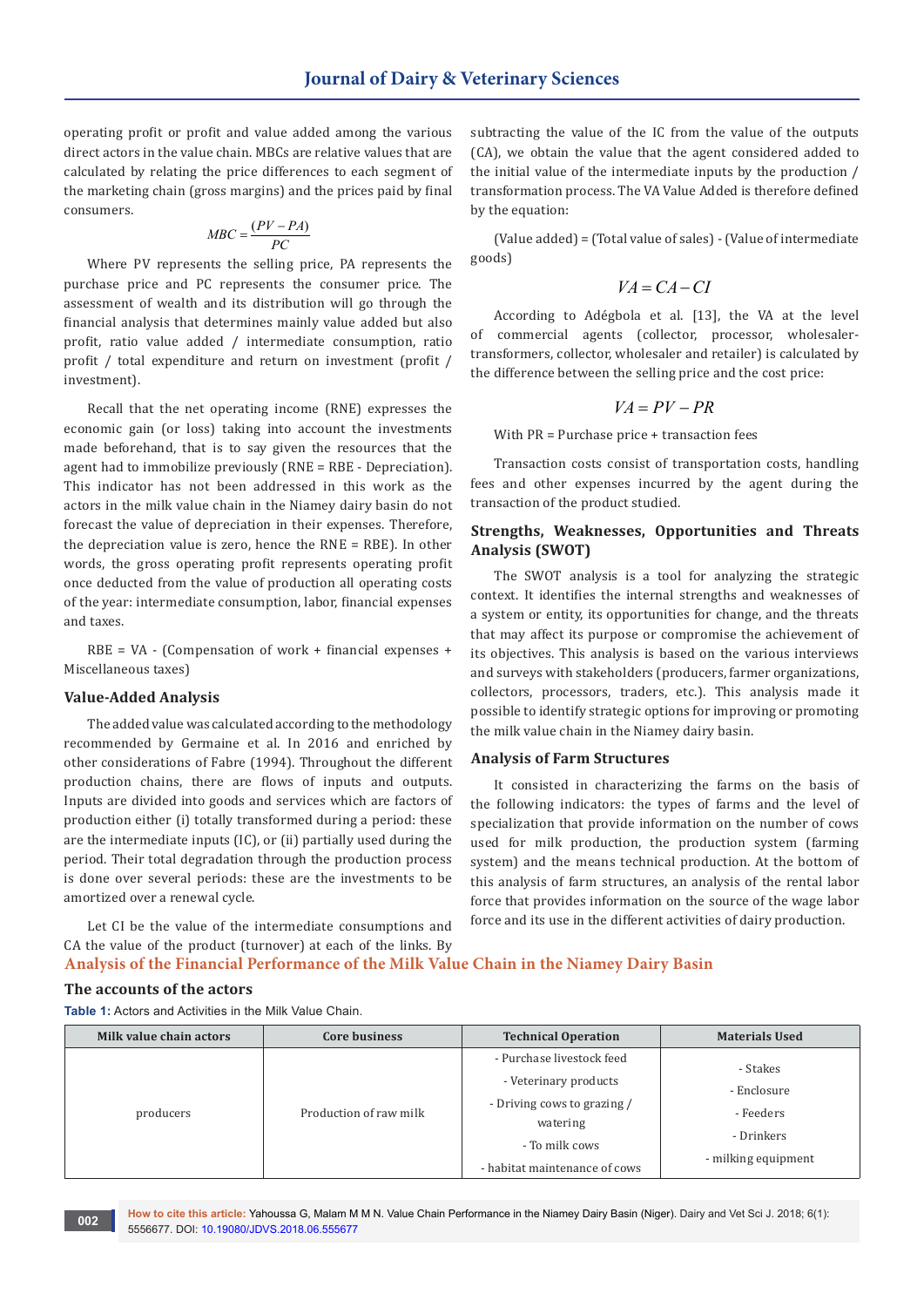# **Journal of Dairy & Veterinary Sciences**

| Raw milk collectors        | Collection of raw milk from<br>producers | - Purchase of raw milk<br>- Quality control<br>- Transport<br>- Maintenance collection utensils<br>- Sale of raw milk to processors                     | - Plastic cans - Motorbike -<br>Collection utensils         |
|----------------------------|------------------------------------------|---------------------------------------------------------------------------------------------------------------------------------------------------------|-------------------------------------------------------------|
| Raw milk collection center | Collection / processing of raw<br>milk   | - Purchase of raw milk<br>- Storage<br>- Transformation<br>- Conditioning<br>- Transport<br>- Sale of processed milk (Yogurt,<br>fresh milk)            | - Storage tanks - Bags / bottles for<br>packaging - Vehicle |
| Transformed milk traders   | Marketing of processed milk              | - Purchase of processed milk<br>(yoghurt / fresh milk)<br>- Transport<br>- Storage or conservation<br>- Sale of processed milk (yogurt /<br>fresh milk) | - Deposits<br>- Car<br>- Motorcycles<br>- Cold materials    |

The analysis of the accounts of the actors makes it possible to classify in a table the jobs on the one hand and the resources on the other hand. In addition, these actors' jobs are classified on the one hand as intermediate consumption, that is to say the goods that were destroyed in order to obtain the final good and on the other hand the wealth created by the activity at the level of individual (operating income) and the economy in general (wages, interest, taxes, rent, renting services, etc.) (Table 1).

#### **Producers account**

**Table 2:** Raw milk producers.

| <b>Jobs</b>         | <b>FCFA</b> | <b>Resources</b> | <b>FCFA</b> |
|---------------------|-------------|------------------|-------------|
| Wheat bran          | 400         | Sale of raw milk | 1250        |
| Cotton cake         | 100         |                  |             |
| Feed / watering     | 100         |                  |             |
| Veterinary products | 20          |                  |             |
| <b>CI</b>           | 620         |                  |             |
| Salary              | 200         |                  |             |
| depreciation        | 150         |                  |             |
| <b>RTP</b>          | 280         |                  |             |
| VA                  | 630         | CA               | 1250        |

Producers are the first actors in the value chain. They are the holders of dairy cows and burn through these dairy resources to lead to milk. Table 2 shows the operating account of producers of raw milk. The acquisition cost of dairy cows is not considered, we have relied on the charges that disappear since the only ones involved in the calculation of added values (Table 2).

The added value is 630CFA / 5litres of raw milk produced at 126FCFA / liter. The transformation thus increased 31% of the wealth of the producers concerned. In addition, the operating

income of the latter is 280 FCFA for the 5 liters of milk produced.

#### **Accounts of collectors and pocessors**

(Table 3) In the Niamey dairy basin, collectors move to the level of producers to look for milk for an average value of 250 FCFA / liter. They resell it at the level of collection centers / transformers at 300FCFA per liter. Thus, for the daily collection of 225 liters of raw milk, the collector has an added value of 9259FCFA or 41.11 CFA per liter. It has net income of activity 8000FCFA per day.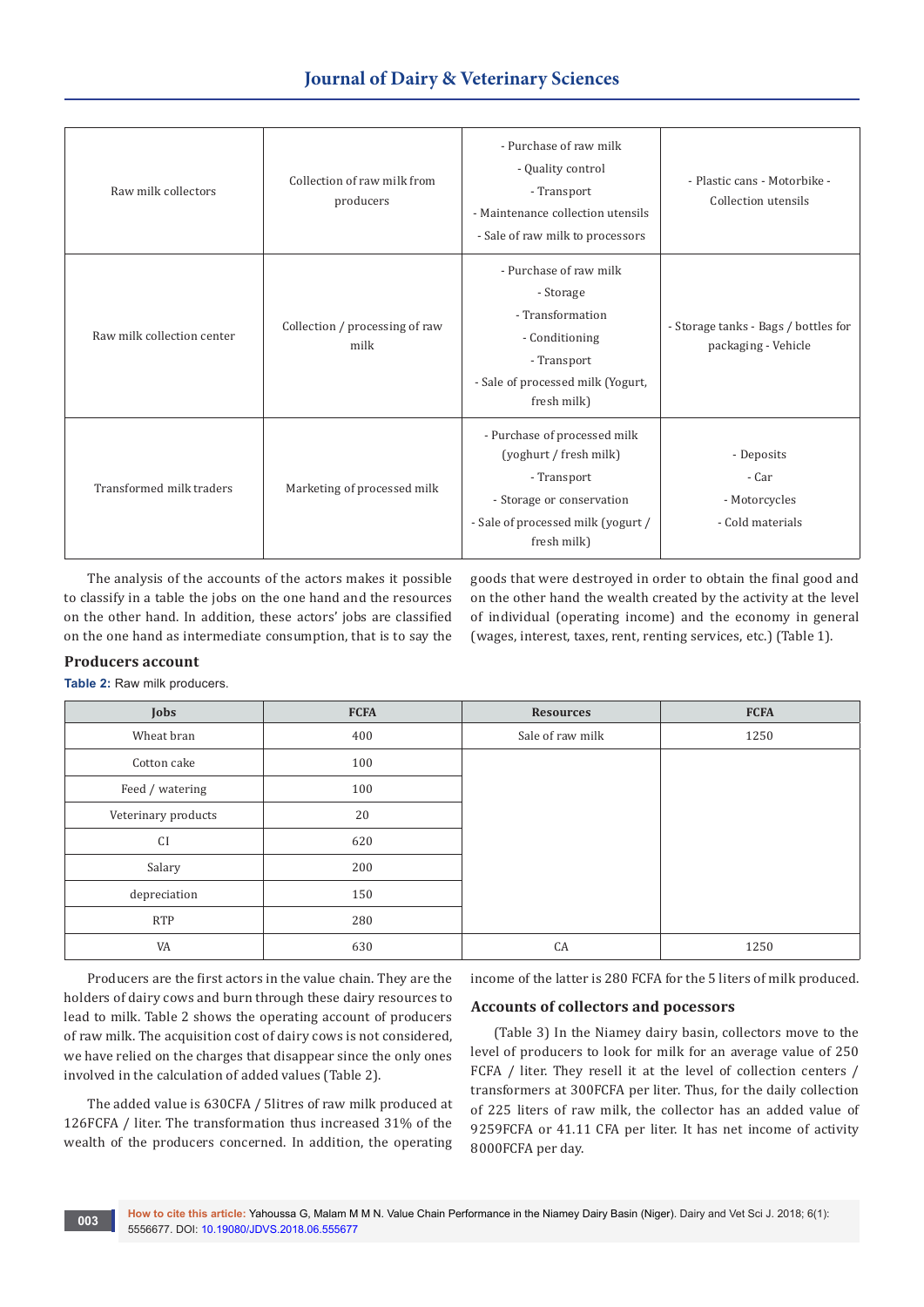#### **Table 3:** The Collectors Account.

| Jobs              | <b>FCFA</b> | <b>Ressources</b> | <b>FCFA</b> |
|-------------------|-------------|-------------------|-------------|
| Purchase raw milk | 56250       | Sale of raw milk  | 67500       |
| gasoline          | 2000        |                   |             |
| CI.               | 58250       |                   |             |
| Salay             | 750         |                   |             |
| Motorcycle        | 500         |                   |             |
| depreciation      |             |                   |             |
| <b>RNA</b>        | 8000        |                   |             |
| VA                | 9250        | CA                | 67500       |

#### **Transformers Account**

In the Niamey dairy basin, processors are the collection centers and the big dairy industries. For reasons of access to real costs, we stopped the account at collection centers (Table 4). Thus, for a daily conversion of 700 liters, the center realizes an added value of 155000FCFA or 221,42FCFA / liter. It realizes a net income of transformation of 94300FCFA the day.

#### **Table 4:** Transformers.

| Jobs                | <b>FCFA</b> | <b>Ressources</b> | <b>FCFA</b> |
|---------------------|-------------|-------------------|-------------|
| Purchase raw milk   | 210000      | Yogurt            | 250000      |
| Aroma               | 15000       | Fresh milk        | 80000       |
| Packaging           | 50000       |                   |             |
| Water / electricity | 20000       |                   |             |
| Wood / gas          | 30000       |                   |             |
| СI                  | 325000      | Cheese            | 15000       |
| Salary              | 40000       |                   |             |
| depreciation        | 20000       |                   |             |
| Tax / Tax           | 700         |                   |             |
| <b>RNT</b>          | 94300       |                   |             |
| VA                  | 155000      | CA.               | 480000      |

#### **The Distributors Account**

**Table 5:** Distributors.

| Emplois                                  | <b>FCFA</b> | Ressources         | <b>FCFA</b> |
|------------------------------------------|-------------|--------------------|-------------|
| Purchase Yogurt / fresh<br>milk / cheese | 750000      | Yogurt /<br>cheese | 780000      |
| gasoline                                 | 40000       | Fresh milk         | 120000      |
| Water / electricity                      | 10000       |                    |             |
| CI.                                      | 800000      |                    |             |
| Salary                                   | 30000       |                    |             |
| depreciation                             | 20000       |                    |             |
| Tax                                      | 10000       |                    |             |
| RNC                                      | 40000       |                    |             |
| VA                                       | 100000      | CA                 | 900000      |

The wealth created by the retailers distributing processed milk is 100,000 CFA francs for the marketing of 650 liters of yoghurt and 200 liters of fresh milk (Table 5). By reporting the activity to the liter of milk, it achieves an added value of 142.85FCFA with a net daily marketing income of 40000FCFA.

#### **Marketing Margins According to the Market**

MBCs measure the share of the final sales price (end-user price) captured by a particular actor in the value chain. MBCs are obtained by the ratio of the difference between the selling price of the actor and its purchase price and the consumer price (price paid by the final consumer). Since the producer is the largest player in the value chain, we have considered its total cost of production as the purchase price (Table 6).

|  | Table 6: Marketing Margin in the Urban Market. |  |  |  |  |
|--|------------------------------------------------|--|--|--|--|
|--|------------------------------------------------|--|--|--|--|

| <b>Actors of the</b><br>urbanmarket | PA (FCFA/<br>Litre) | PV (FCFA/<br>Litre) | PC (FCFA/<br>Litre) | MBC(%) |
|-------------------------------------|---------------------|---------------------|---------------------|--------|
| Producer of<br>raw milk             | 194                 | 250                 | 500                 | 11,2   |
| manifold                            | 250                 | 300                 | 500                 | 10     |
| Transformer                         | 950                 | 1000                | 1200                | 4,1    |
| distributors                        | 1000                | 1100                | 1200                | 8,3    |

In the Niamey milk basin, producers are the actors with the highest gross marketing margins (11.2%). The collectors and distributors respectively have a margin of 10% and 8%. Processors are the most disadvantaged of all the other players with a marketing margin of 4.1% (Figure 1).



#### **Performance Ratio Calculations**

The financial results below show a positive added value for all stakeholders. With added values of 221.42FCFA / liter, processing activity is the one that creates the most wealth in the milk value chain compared to 142.85 for distributors and 126 for producers and 41.11 for collectors. These results show that processors are the actors that create most of the wealth in the milk value chain of the Niamey dairy basin because they provide the highest percentage of total value added. But these results are justified by the power of milk to increase volume after processing despite the high level of use of intermediate consumption during processing. The profit or the net operating profit is also positive for all the actors. These results reveal that processors have the highest net gain at 134.71FCFA.litre against 57.14CFA / liter for distributors and 56 and 35.56FCFA / liter respectively for producers and collectors.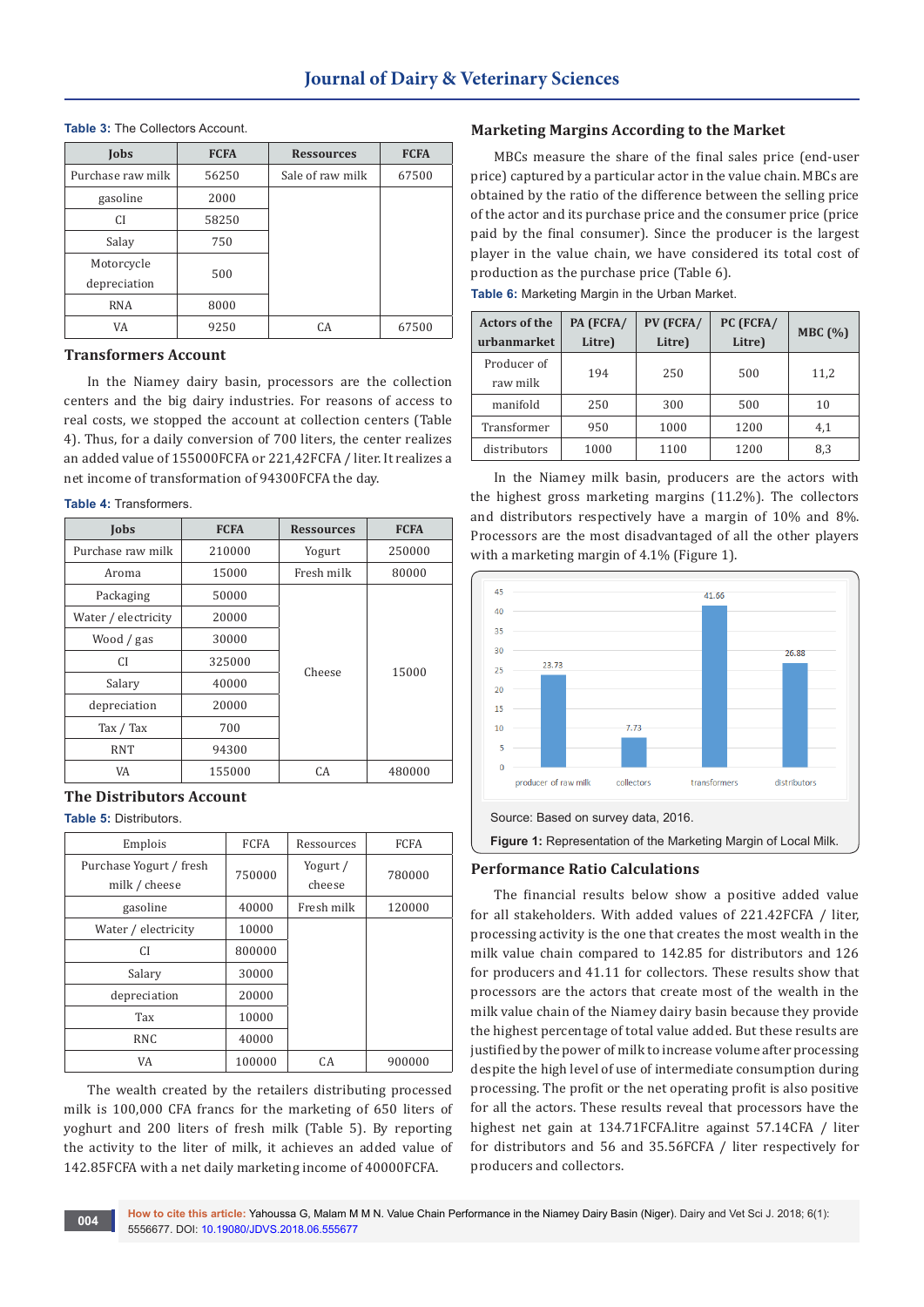Given the important role of producers in the sector and based on the objective of the study, we will analyze various performance indicators of the production of raw milk in the Niamey dairy basin (Table 7).

| <b>Table 7:</b> Analysis of Performance Ratios Production. |
|------------------------------------------------------------|
|                                                            |

| Intermediate consumption (FCFA / liter)      | 0,124 |
|----------------------------------------------|-------|
| Total cost (FCFA / liter)                    | 0,194 |
| Value added (FCFA / liter)                   | 0,126 |
| Profit (FCFA / liter)                        | 0,280 |
| Value-added ratio / intermediate consumption | 1,02  |
| Ratio profit / total expenditure             | 1.44  |

In addition, the calculations of two different profitability ratios have been estimated. The ratio of value added to intermediate consumption was positive, as was the ratio of profit to total expenditure. The latter measures net productivity of total production costs. Thus, for 1 FCFA spent, a net gain of 1.44 FCFA is obtained. It follows that milk production performs well despite some imperfections and dysfunctions observed at the level of production and at the level of the rest of the value chain.

### **The Economic and Social Performance of the Milk Value Chain in the Niamey Dairy Basin**

Economic analysis of the value chain is an important element of decision-making on development strategies. Economic analysis of the value chain is the evaluation of performance in terms of economic efficiency. It focuses on the evaluation of: (i) the overall value added produced by the value chain and the actions of the different stages, (ii) production and marketing costs (or transaction costs) at each link in the chain of custody. Chain and the cost structure along the links in the chain and (iii) the performance of the actors (use of productive capacity, productivity and profitability).

# **Distribution of Added Value.**



Along the milk value chain of the Niamey Dairy Basin, a new wealth is created and measured by the value added, which results from the value of the resulting product minus the wealth that had to be destroyed ("consume") to produce it. The distribution

of value-added in the value chain determines the distribution of wealth between actors in the chain. The actors with high added value are those who hold the considerable share of the wealth of the chain. The value added was obtained from the deduction to the value of the production (sales receipts) of all the expenses except that of the salary, the rent, the financial expenses and the taxes. (Figure 2) shows the distribution of value added along the milk value chain of the Niamey Dairy Basin [14-16].

The value of the wealth created by the milk value chain for 1 liter of milk produced is 531.38 FCFA. Of this value, the transformation generates 41.66%, followed by the distribution which generates 26.88% and the production which represents 23.73%. Among processors, the high value added is due to the high cost of the services purchased, while for the distributors it is due to the transaction costs incurred and the net gain of the actor. Added value consists of two important categories: wealth at the individual level that is, for the benefit of the actor himself and at the level of the community. At the individual level, the added value created for the actor himself is the amount of his net operating income. At the collective level, activity has created wealth for other sectors of the economy. These are mainly labor-paid wages, financial interest paid, taxes and other rented or purchased services (such as processing equipment, etc.). It appears that the production of milk is the activity which contributes more to the local economy in a general way, paradoxically; the producers derive profits from the sale the penultimate of all the actors given the low prices of sale to which they yield their product. Their net operating income is 56 CFAF / liter against 57.14; 35.56 and 134.71FCFA / liter respectively for distributors, collectors and transformers. Thus, the results of this study confirm several empirical cases that farmers do not reap large benefits in the value chain (FAO, 2012).

#### **Social Performance**

Starting from the pricing methods in different markets of the milk value chain, we found that urban traders have greater bargaining power than other actors. In most cases, it is they who set the price at which they must take the product from the producer and the price at which they sell the product to other actors. This is one of the reasons for their high added value in the value chain. This strong bargaining power of urban wholesalers is explained by their strong financing capacity. The latter give credit to producers and in exchange the producer after production is obliged to sell the product at the price imposed by the merchant. But still, the trader being based in the consumption zone holds the necessary information on the market price. The producer, on the other hand, does not have sufficient information on the market price, this informational aspect makes that the trader is better placed for the fixing of the price.

Certain social and economic values link the actors to each other. There are, for example, the market relations, the quality of the milk, the friendship, the trust, the contract, an advance payment, the availability of milk, membership in a cooperative or only the promise to purchase(Table 8).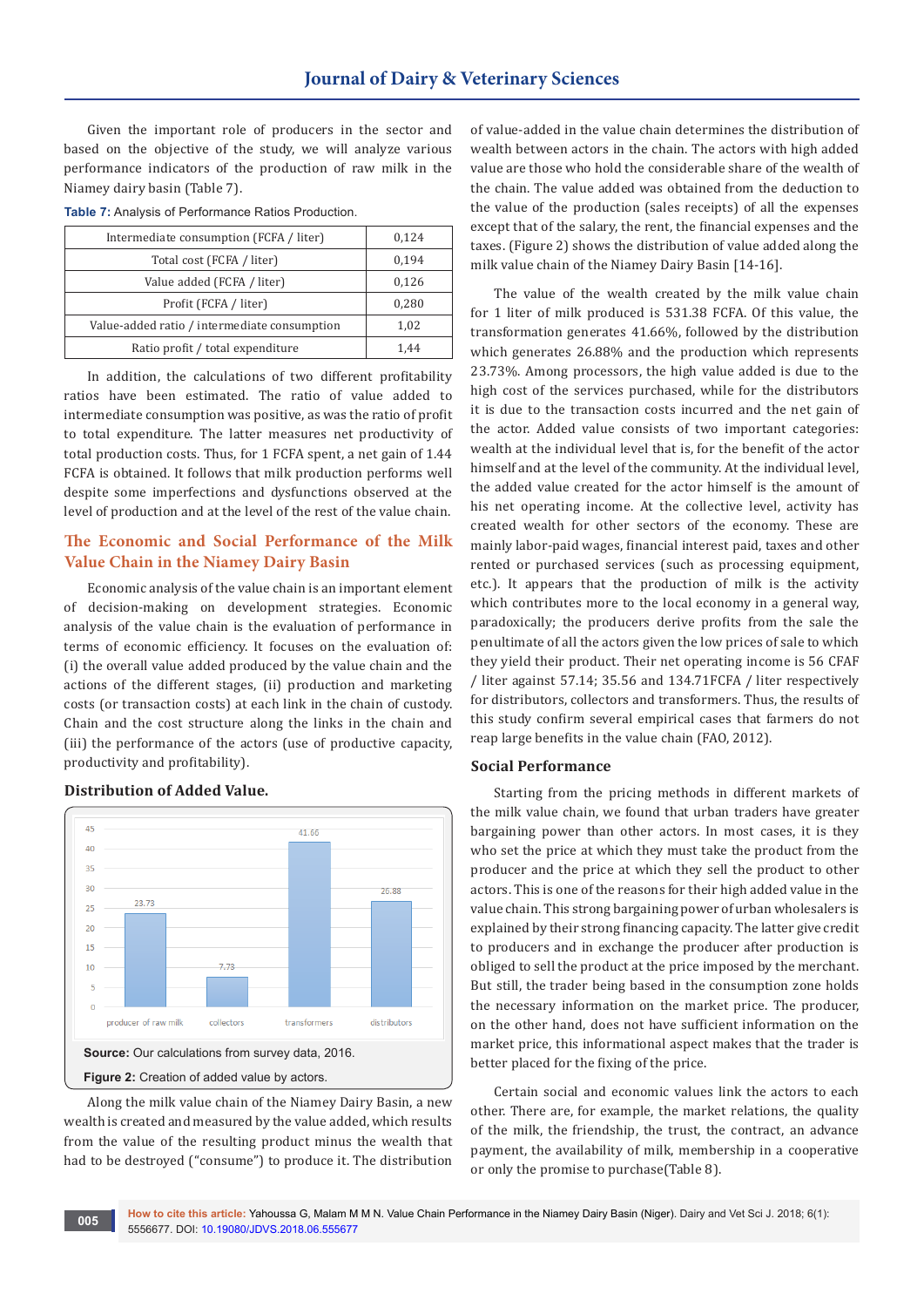| Link with the customer            | Workforce      | Percentage |
|-----------------------------------|----------------|------------|
| Merchant relationship             | 8              | 5,7        |
| Milk quality                      | 36             | 25,7       |
| Friendship                        | 7              | .5         |
| Trust                             | 12             | 8,6        |
| Contract                          | $\mathcal{L}$  | 1,4        |
| Advance payment (advance on milk) | 21             | 15         |
| Availability of milk              | 32             | 22,9       |
| Member of a cooperative           | $\overline{4}$ | 2,9        |
| Promise to purchase               | 18             | 12,9       |
| Total                             | 140            | 100,0      |

**Table 8:** Social Performance of the Value Chain.

25,7% of the actors confirmed not to be bound by other actors, for them the operation of purchase or sale of the milk is not conditioned by any social factor, only the market and the will of the actors enough. For 22.9% of the actors it is the availability of the milk which links them, 15% of actors are bound by advance payments of milk whereas for 12.9% the promise of purchase is the only link. It is observed that producers are the most vulnerable actors operating in an uncertain environment based on informal relations and relationships.

#### **Competitiveness of the Value Chain and SWOT Analysis**

**Price / quality competitiveness:** In a context like the environment in which the environment of the milk value chain is turbulent, marked by the injection of technological innovations that make the products stand out, it is important to be able to situate its product in terms of its competitiveness compared to other similar products on the market. Given the lack of data for analyzing the comparative advantages of the value chain, we analyze competitiveness in terms of cost, price and quality. The analysis of production costs revealed that the production costs of a liter of processed milk is exorbitant compared to those of milk powder. Processing one liter of raw milk costs more than twice as much as imported milk powder. But the local market is flooded mainly by products resulting from the processing of milk powder from Asia (Vietnam, Thailand) and Europe. Apart from the fact that imported milk from these countries costs less than local milk, it has extrinsic qualities that are larger than local milk. We can thus conclude that local milk produced in the Niamey dairy basin is less competitive compared to imported milk [17- 20].

According to the results of the analysis of the demand for milk, local milk cannot yet meet the requirements of consumers who are currently enjoying products that evolve towards more quality and practicality. Unfortunately, as mentioned, the limiting factors of production such as health and nutrition, do not allow the product to meet the growing demand every day. Milk production in the Niamey dairy basin is more oriented towards a single category of purchaser (the SOLANI milk company) because of its difficult transformation character. In addition, raw milk processing still poses enormous problems with the processes. Existing dairies prefer imported milk powder and with low cost. **Table 9:** Consumer Perceptions of Milk in the Niamey Dairy Basin.

| <b>Quality Indicators</b>                                                                                                                                         |                                                                                                                                                                                                                                                                                                     |  |
|-------------------------------------------------------------------------------------------------------------------------------------------------------------------|-----------------------------------------------------------------------------------------------------------------------------------------------------------------------------------------------------------------------------------------------------------------------------------------------------|--|
| <b>Intrinsic quality</b>                                                                                                                                          | indicators Extrinsic quality<br>indicators                                                                                                                                                                                                                                                          |  |
| * Appearance: Reassuring<br>according to 89.8% of consumers<br>* Color: satisfactory according to<br>92% of consumers                                             | * Price: affordable (according to<br>30%) and high according to 70%<br>of consumers.<br>* Origin: reassuring because local<br>for 100% of consumers<br>* Nutritional information: very<br>nutritious according to 100% of<br>consumers                                                              |  |
| <b>Attributes of quality</b>                                                                                                                                      |                                                                                                                                                                                                                                                                                                     |  |
| Tangible quality attributes<br>for which experience allows<br>verification:                                                                                       | Intangible quality attributes,<br>related to beliefs for which<br>experience does not allow<br>verification:                                                                                                                                                                                        |  |
| * Taste: very good for 100% of<br>consumers<br>* Freshness: Excellent for 100%<br>of consumers<br>* Nutritious: very nutritious<br>according to 100% of consumers | * Health, natural character:<br>organic product according to<br>100% of consumers * Health<br>/ hygiene: Excellent according<br>to 95% of consumers, given its<br>freshness<br>* Exclusive / rare: rare and<br>unknown by 78% of consumers<br>* Production conditions: known<br>by 99% of consumers |  |

The competitiveness of local milk depends on consumers' perception of this product. Thus, the results of our 2016 surveys have been used to address this aspect. Local milk is characterized by a number of defects, but also by a number of qualities. It should be noted that local milk is characterized by households according to experience with the product. This sometimes justifies the contradictory characterization of the product among consumers. Our senses can betray us, not reflect the truth, not all individuals have the same thresholds for sensing stimuli. Attitudes are also formed by experience with the product. The confrontation of the consumer with the supply generates a "consumer experience". The emotional component is essential and leads to questioning the values that the consumer derives, not from his purchase, but from his consumer experience (Table 9). For 89.8% of consumers, local milk is reassuring and has a satisfactory color. Moreover, its intrinsic qualities remain indisputable: it is fresh for 100% of consumers, a very good taste (100%), healthy (95%), but low competitiveness compared to price (70% find it expensive) being given that it is a local product.

**Constraints at the Level of Actors in the Milk Value Chain:** Constraints related to the promotion of the milk value chain are examined in terms of production constraints (rudimentary technology, high cost of production, low productivity, lack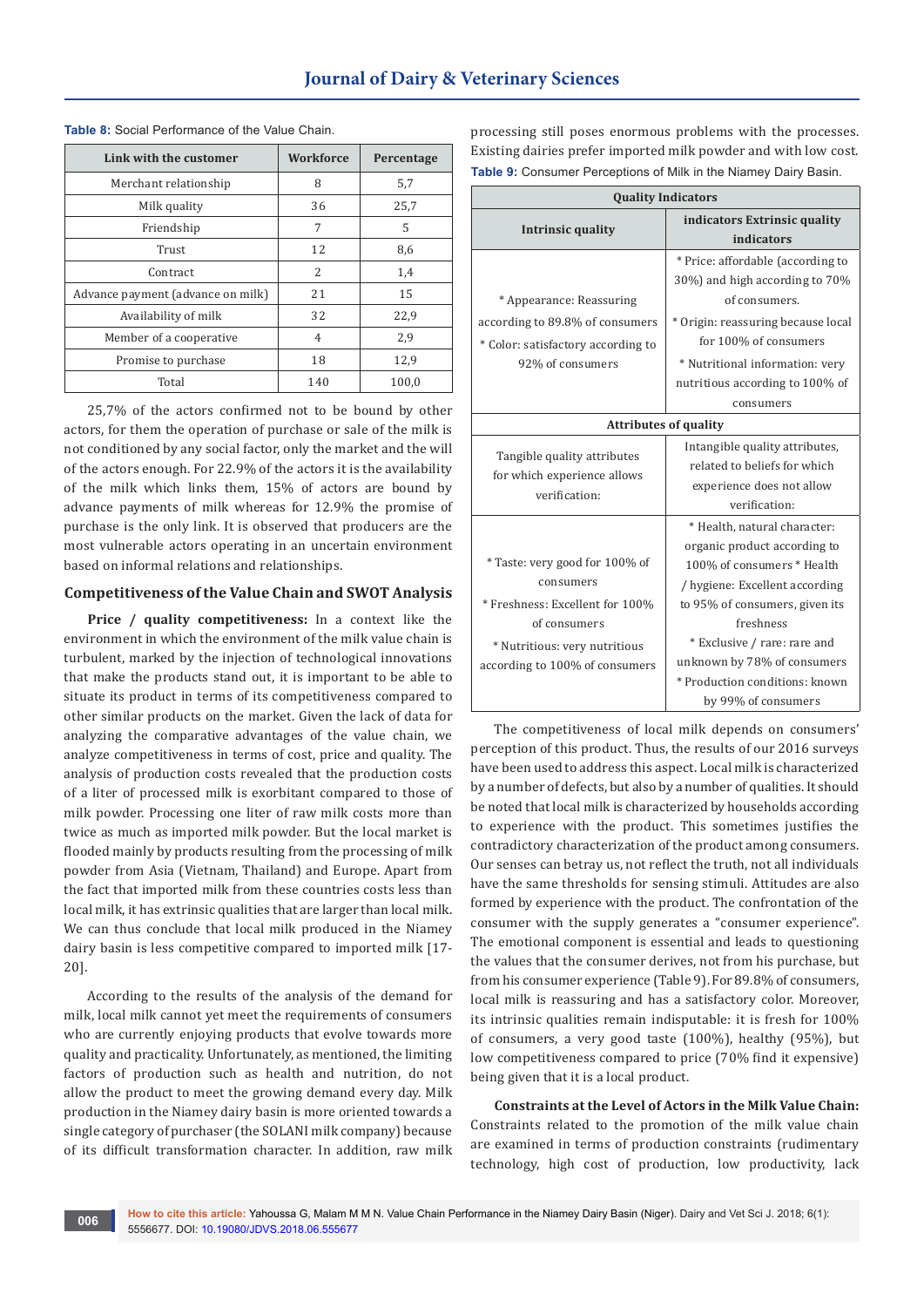## **Journal of Dairy & Veterinary Sciences**

of credit, low input use, etc.), transformation (technology rudimentary, low productivity, inadequate quality, etc.), marketing (price structure, difficult access to markets especially for producers, unstable and uninspired prices, lack of financial means, lack of information on market opportunities and quality etc.) and constraints related to consumption (difficulty of supply, problems of consumption habits, etc.).

**Constraints Related to Production:** Several constraints affect milk production in the Niamey dairy basin. The major constraints most commonly cited by producers are: the difficulty of access to credit, the insufficiency of zoo technical inputs, animal health and the inaccessibility of production areas to motorized collectors for the purchase of milk. The impassability of roads. The high cost of zoo technical inputs, the small size of the farms, the land insecurity that limits the grazing areas are also constraints faced by milk producers in the Niamey dairy basin.

**Constraints Related to Transformation:** Several constraints have been listed by the actors of this link. In prioritizing these constraints the main ones are: Lack of adequate equipment for

processing, Electrical energy problems such as untimely power cuts and the high cost of energy / use of generators that cost fuel. Lack of or difficulty in accessing credit to buy equipment and increase processing. Lack of rolling stock for the delivery of the finished product Manual packaging of the finished product. Much of the transformation is done with traditional utensils that are not very appropriate. As a result, the entire production chain is manual. Local milk is of very good quality and is appreciated by the urban population (Table 9).

**Marketing Constraints:** Lack of financial means or credits is the major constraint most commonly cited by traders. The lack of cold equipment, market taxes are the constraints generally raised by traders. The lack of specific packaging (labeling) for local milk has also been listed. Counterfeit ways, indeed, some traders use milk powder to shape local milk. This sometimes involves the trust of some consumers.

#### **SWOT Analysis**

(Table 10) summarizes the strengths, weaknesses, opportunities and threats in the milk value chain of the Niamey Dairy Basin.

| <b>Strengths</b>                                                                                                                                                                                   | weaknesses                                                                                                                 |
|----------------------------------------------------------------------------------------------------------------------------------------------------------------------------------------------------|----------------------------------------------------------------------------------------------------------------------------|
| a. The dairy basin is an area suitable for breeding, and therefore for                                                                                                                             | a. Problem of access to zootechnical inputs;                                                                               |
| dairy production, givenitspedoclimatic and hydrographic conditions                                                                                                                                 | b. Problem of access to market information;                                                                                |
| b. The existence of significant potential for water resources and soils<br>not yet exploited;                                                                                                      | c. Low bargaining power in trading on the markets;                                                                         |
| c. Existence of a real market created by strong demand, further                                                                                                                                    | c. Problem of access to the credit market;                                                                                 |
| amplified by urbanization and demography                                                                                                                                                           | d. Non-standardization of the prices of the liter at the level of the                                                      |
| d. Possibility to create a label for the milk of the sub basin.                                                                                                                                    | production;                                                                                                                |
| e. The financial profitability that could be established at the level of the                                                                                                                       | e. Low price competitiveness of local milk compared to imported milk;                                                      |
| main links of the production with real progress margins.                                                                                                                                           | f. Low level of investment in livestock infrastructure.                                                                    |
| <b>Opportunities</b>                                                                                                                                                                               | <b>Threats</b>                                                                                                             |
| a. Presence of research institutions that can offer zootechnical inputs<br>and good dairy breeds. Presence of several support structures for milk<br>production, including projects and NGOs, etc. |                                                                                                                            |
| b. Presence of the roads which constitute a way of evacuation of the<br>product towards the zones of consumption;                                                                                  | a. Strong competition with imported milk;<br>b. lack of coordination between actors and harmonization of<br>interventions; |
| c. Renewed interest from government and other development partners<br>in the value chain;                                                                                                          |                                                                                                                            |

#### **Table 10:** Analysis of Strengths, Weaknesses, Opportunities and Threats of the Milk Value Chain.

#### **Strategic Options**

In order to develop the local milk value chain in Niamey's dairy basin, meeting the expectations of consumers, it is important to remove the main bottlenecks that are located on all links in the chain, with a particular focus on the link in the production chain. Raw milk that has a productivity deficit. The strategic actions according to the links are summarized as follows:

#### **At the Production Level**

The objectives being to produce quantities that can guarantee the food security of the population, dairy producers

are the actors on whom we must pay particular attention. The table of technical and functional analysis indicates some failures observed in the head of this actor.

The cost of animal feed The establishment of a quality batch control system for livestock feed will ensure geographic access (the distance the producer must travel to reach the point of purchase of the feed), physical access (lack of out of stock), qualitative access (food available to farmers must be nutritionally sound) and financial or economic access (funding and cost of food to the peasants). The actions to be implemented to ensure these types of accessibility are: (1) capacity building for research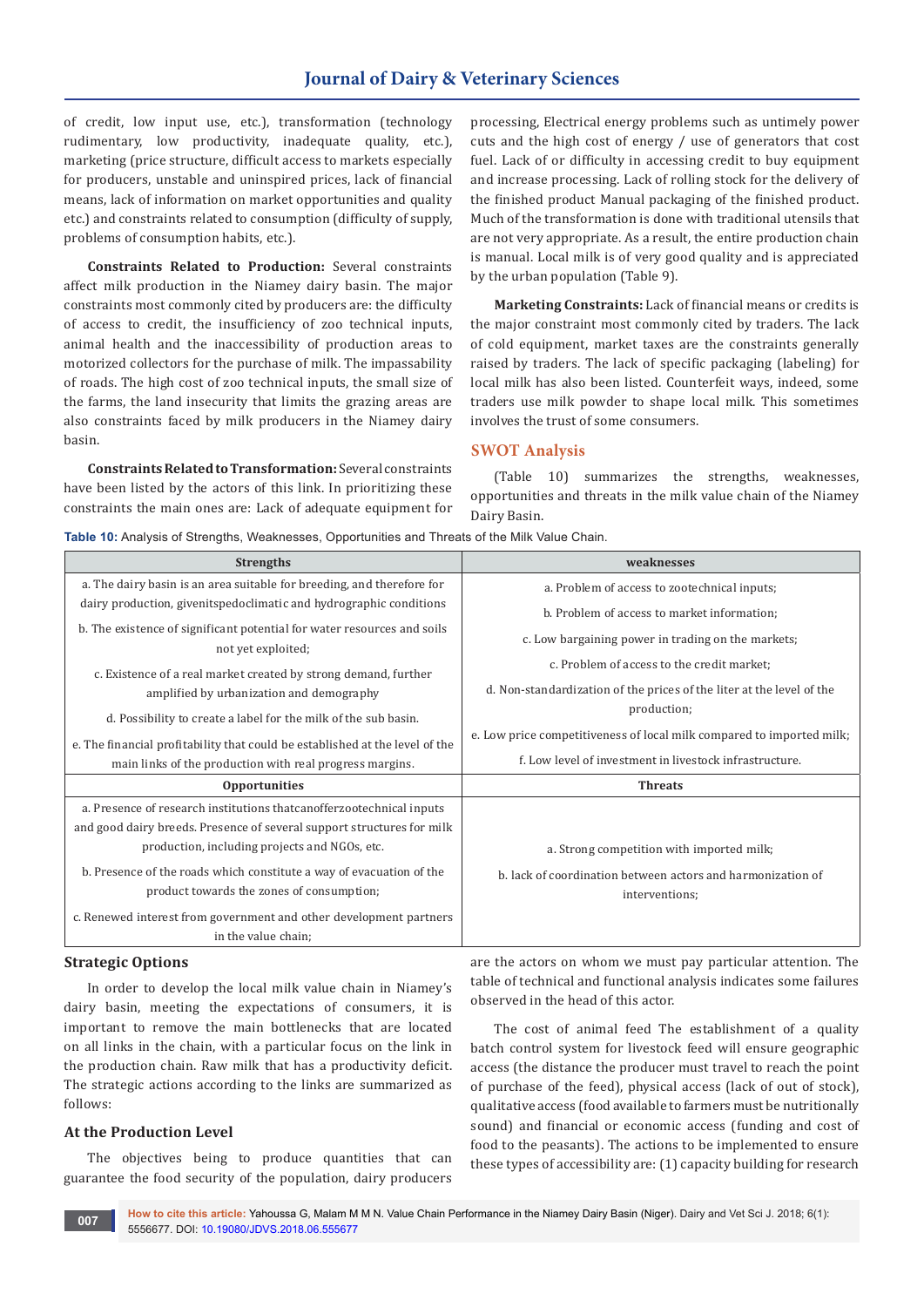for livestock feed improvement activities, (2) capacity building of cooperatives for livestock production and marketing of livestock feed, (3) make the consultation framework responsible for the milk platform functional.

**Animal health:** it is essential to strengthen the fight against diseases, the use of quality zoo technical products for certain situations, the popularization of rodenticides and the protection of birds.Financing milk production: It appears essential to facilitate access to formal credit to reduce the loan credit that is common and annihilates the efforts of producers. For this, producers should also join into strong and credible organizations that can cover them. Producers throughout the dairy basin need to come together and form a unique producer structure.

In view of the difficulties of access to livestock inputs for producers, with the support of research and extension services, zoo technical input shops should be established in intensive production areas. For their operation and in a spirit of sustainability, these shops should be financially supported initially by an external partner who would give the starting capital (industrial by-products, veterinary products). Invest in the value chain of crop residues for the production of livestock feed. Subsequently, these shops should be managed by young rural entrepreneurs under the control of groups or strong associations of producers who would supply to the authorized services (example INRAN).

**At the Transformation Level:** Many of the constraints cited by milk processors and the main ones among them are the problems of electrical energy such as cuts and high energy prices and the lack of or lack of access to credit for buy equipment and increase production. Given the quality of the utensils, the manually of the entire processing chain, this work is laborious. These constraints affect the profitability of milk. An improvement in the quality of local milk requires combined actions at the level of production and processing with consequent support for research and advisory / training structures. In addition, the impassability of runway numbers, especially during the rainy season, the absence of cold equipment, limit access to different markets for dairy products.

In view of what is described here, it is necessary to: - Promote the availability and access of these actors to solid and modern processing materials. - Facilitate access to essential energy at low prices: since the price of oil depends more on the global market than domestic, it is necessary to develop solar energy in light of the enormous availability of solar radiation. - The promotion of local milk by labeling the qualities of local milk is one of the wishes of consumers. Indeed, the improvement of the packaging would consist in packaging the different product ranges (fresh milk, yoghurt). The presentation is an important determinant of the extrinsic quality of the product and partly reassures the consumers of the intrinsic quality of the product and significantly influences the choice of consumers. Thus, the promotion of local milk will have to go through the quality of the packaging of the product as well as the geographical indications,

the labeling, the information of production and nutritional as well as the system of bar-code for the traceability. The local milk packaging should contain the following information: the place of production and processing, the name of the manufacturer, the year of manufacture, the net weight, the type of milk (cow's milk), the nutritional values, etc....

**At the level of marketing :** The following strategies have been proposed by the milk traders

a) Facilitate access to low-interest credit for traders who agree to work under the conditions set by law.

b) Establishment of a partnership or agreement with dairy farmers for a regular supply of raw milk. Both types of actors would find an interest provided that the legal framework can guarantee the consolidation of such contracts.

c) Improve the preservation and packaging of the product with adequate equipment because milk is very perishable given our weather conditions.

d) Support the promotion of local milk. For that, the good qualities of local milk appreciated by the consumers should be labeled.

#### **Development of Transversal Strategies**

In addition to the strategies proposed above, we believe that these two cross-cutting elements should be strongly supported:

**Strengthen the Capacities of Producers, Processors and Traders Organizations:** As shown in the analyzes, grouping together would make it easier for producers to access certain services and services (credit, training, feeding of livestock, etc.). However, a significant number of cooperatives in the study area have been identified, which are essentially characterized by a lack of specialization, immaturity and overlap. Aprolan and other NGOs are already supporting these cooperatives but currently additional support for the structuring and management of these cooperatives still seems necessary for dynamic cooperatives.As far as processors are concerned, for the moment they do not have the same organization as observed at the level of cooperatives. The strategy here will be to strengthen the organizational, technical and financial capacities of producers, processors and collectors.

**Access to Credits and Adapted Financing:** Financing milk production remains a central concern. It is transversal because it is expressed throughout the entire sector The current situation of financing the dairy sector remains marked by the difficulties with which a main strategy is formulated: "to focus on access to credit and sustainable financing of milk production ". In this context, the participation of the private and public sector is essential. It will mainly be a question of facilitating the access of breeders to micro finance structures that exist through the implementation of guarantee bonds for example. Management mechanisms involving professional organizations from all points of the value chain are sufficient guarantees for better financial